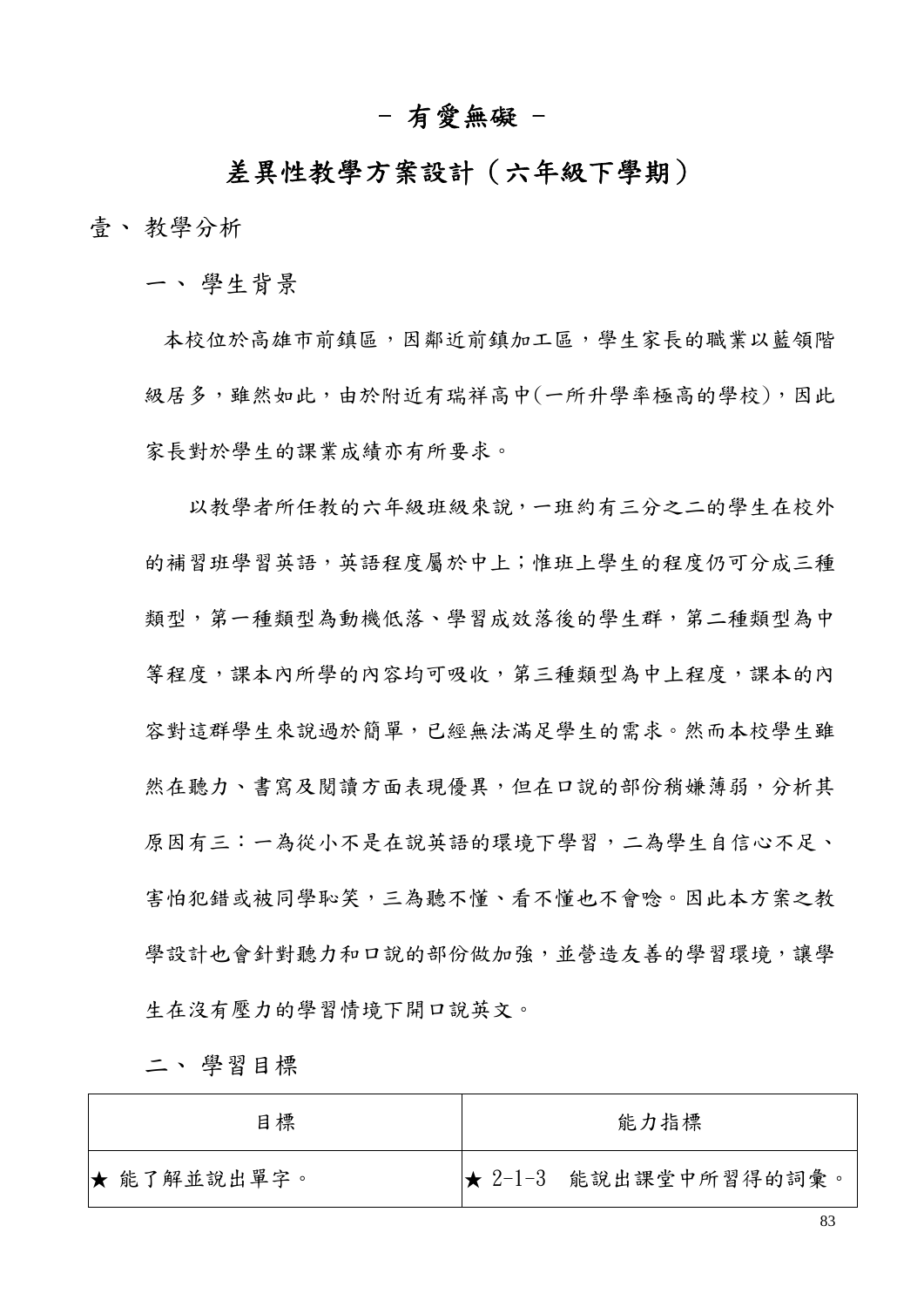| ★ 能聽老師或CD 唸出的單字並指認對  ★ 1-1-3 能聽辨課堂中所習得的詞彙。           |       |                       |
|------------------------------------------------------|-------|-----------------------|
| 應的圖片或中文意思。                                           |       | ★ 2-1-4 能以正確的語調說出簡易句型 |
|                                                      | 的句子。  |                       |
|                                                      |       |                       |
| ★ 能以 I'm wearing 服裝. He/She is  ★ 2-1-9 能作簡單的提問、回答和敘 |       |                       |
| wearing 服裝. 的句型來表達某人正                                | 述。    |                       |
| 穿著某種服裝。                                              |       |                       |
| ★ 了解並能運用本課目標句型做問答。                                   |       |                       |
| ★ 能運用本單元句型與小組合作討論                                    |       |                       |
| 來完成老師所指派的活動或任務。                                      |       | ★ 3-1-5 能看懂簡單的句子。     |
| ★ 了解圖片故事情境內容。                                        |       | ★ 3-1-8 能藉圖畫、圖示等視覺輔助, |
|                                                      |       | 閱讀並瞭解簡易故事及兒童短劇中的      |
| ★ 能跟著教師或 CD 唸出故事中的對                                  | 大致内容。 |                       |
| 話。                                                   |       | ★ 3-2-4 能用適切的語調、節奏朗讀短 |
|                                                      |       | 文、簡易故事等。              |

三、 活動內容

(一) 教材分析

為了解教學者任教班級所具備之先備知識,本校六年級學生三到六年級所 使用的教材版本皆為朗文(New Go Superkids 及 Here We Go),各年段學 習內容如下表,因此不會有因版本不同而銜接不上的問題。然而本單元欲

84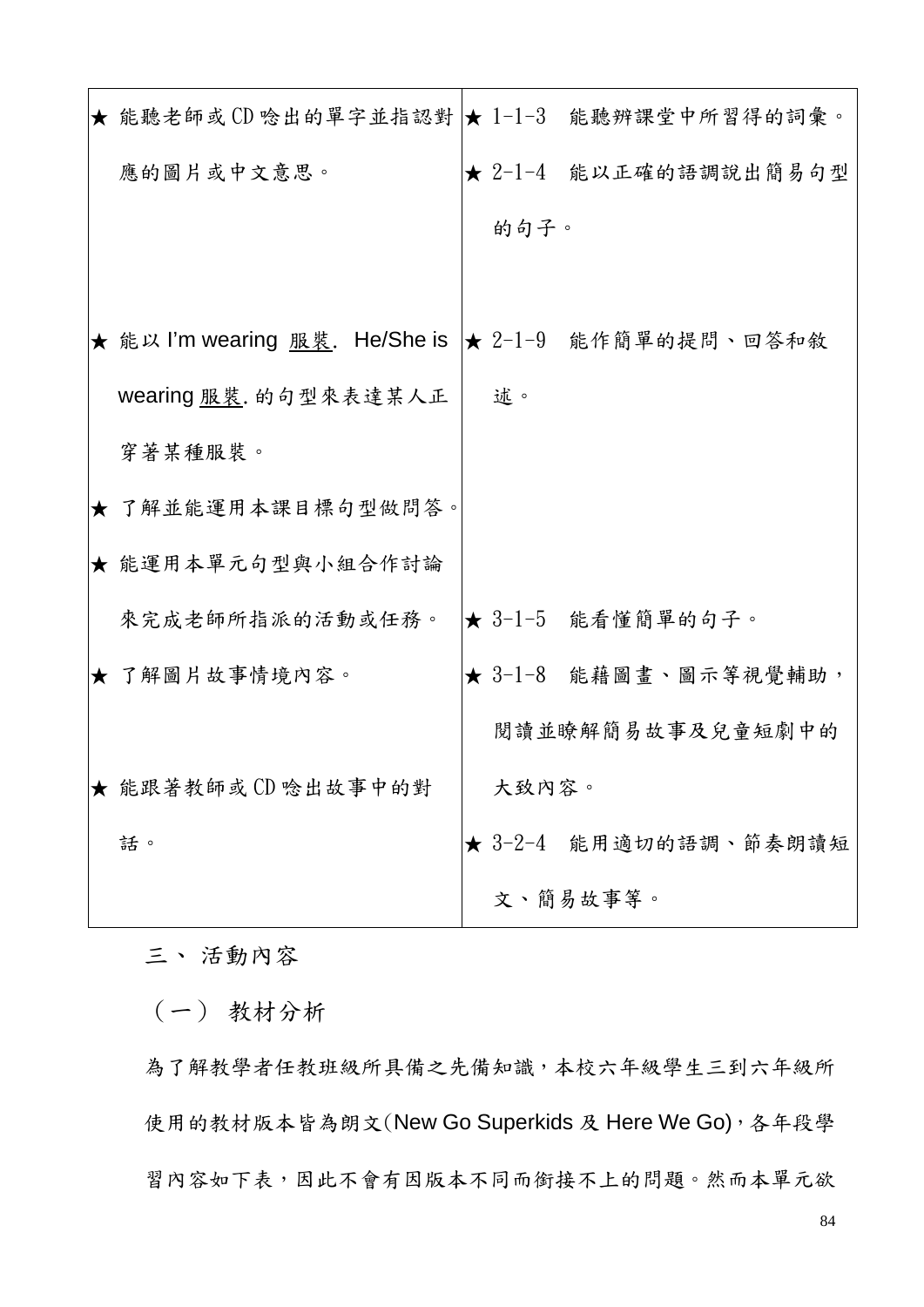實施的差異性教學方案設計主題為 Cloth,為使三種類型的學生都能夠在 大主題之下,學習到符合其程度的課程內容,除了因應不同學習者的學習 差異外,還必須考量活動設計的內容兼顧不同多元智慧類型學生的活動, 並採用彈性分組教學,有小組合作學習,亦兼含個別化學習。評量方式有 形成性評量、總結性評量,並採用多元評量。

本單元主題內容如下:

單字:T-shirt、skirt、socks、pants、jacket、jeans、dress、shoes

句型:

What are you wearing? I'm wearing ... What is he/she wearing? He's/She's wearing \_\_\_\_\_. What is  $(A, \&)$  wearing? He's/She's wearing ... What are they wearing? They're wearing ...

Kelly is wearing a red skirt and pink shoes.

- Phonics: bl · pl · ql · cl
- 學生已學習內容一覽表

| 年段  | 版本 | 學習內容                                                                       |  |
|-----|----|----------------------------------------------------------------------------|--|
| 三年級 | 朗文 | Alphabet A to Z $\cdot$ Number $\cdot$ Classroom item $\cdot$ Food $\cdot$ |  |
|     |    | Family member · Pet · Color · Ability                                      |  |
| 四年級 | 朗文 | Transportation · Toy · Stationary · Food · Faces ·                         |  |
|     |    | Appearance adjective                                                       |  |
| 五年級 | 朗文 | Course · Daily routine · Occupation · Fruit · Number ·                     |  |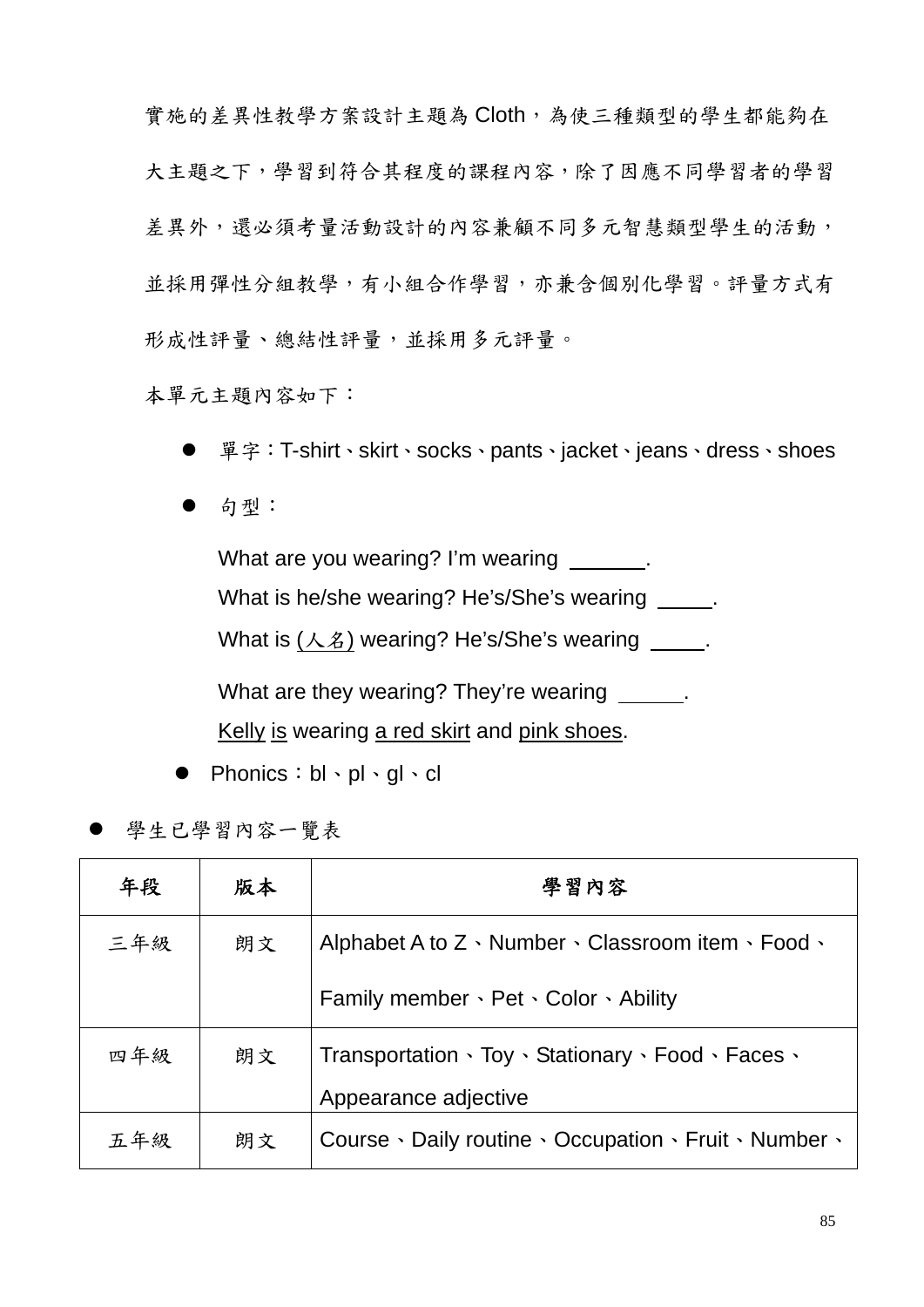|       |    | Country · Room · Place · Animal · Hobby               |
|-------|----|-------------------------------------------------------|
| 六年級   | 朗文 | Musical instrument · Housework · Feeling · Location · |
| (上學期) |    | Action                                                |

(二) 學習活動

本單元活動第一節課為全班學習活動,第二節及第三節課異質性兩人小組 對話練習後,進行同質性小組分站學習活動,第四節課為各組成果展現, 第五節課為 phonics 教學與習作習寫。Group 1 為學習成效低落的學生, Group2 為中等程度學生,因人數較多再分成兩組分別學習,Group3 為中 上程度學生,細分三組小組練習。

| 學習目標                                  | Class              | Group  | Task                    | Assessment  |
|---------------------------------------|--------------------|--------|-------------------------|-------------|
| ★ 能聽老師或CD 唸出的<br>單字並指認對應的圖片           | Class <sub>2</sub> | Group1 | 1. Write vocabularies   |             |
| 或中文意思。<br>★ 能運用本單元句型與小                |                    |        | 2. Mathcing game        | Worksheet1  |
| 組合作討論來完成老師<br>所指派的活動或任務。              |                    |        | 3. Unscramble sentences |             |
|                                       |                    |        | 4. Listen and fill in   |             |
|                                       |                    |        | 5. Read and circle      |             |
| ★ 能運用本單元句型與<br>小組合作討論來完成              |                    | Group2 | 1. Listen and fill in   | Worksheet 2 |
| 老師所指派的活動或<br>任務。                      |                    |        | 2. Word search          | Worksheet 3 |
| ★ 能夠聽懂本課單字和<br>句型。                    |                    |        | 3. Listen and match     | Worksheet 5 |
| ★ 能運用本單元句型與<br>小組合作討論來完成<br>老師所指派的活動或 |                    | Group3 | 1. Look and write       | Worksheet4  |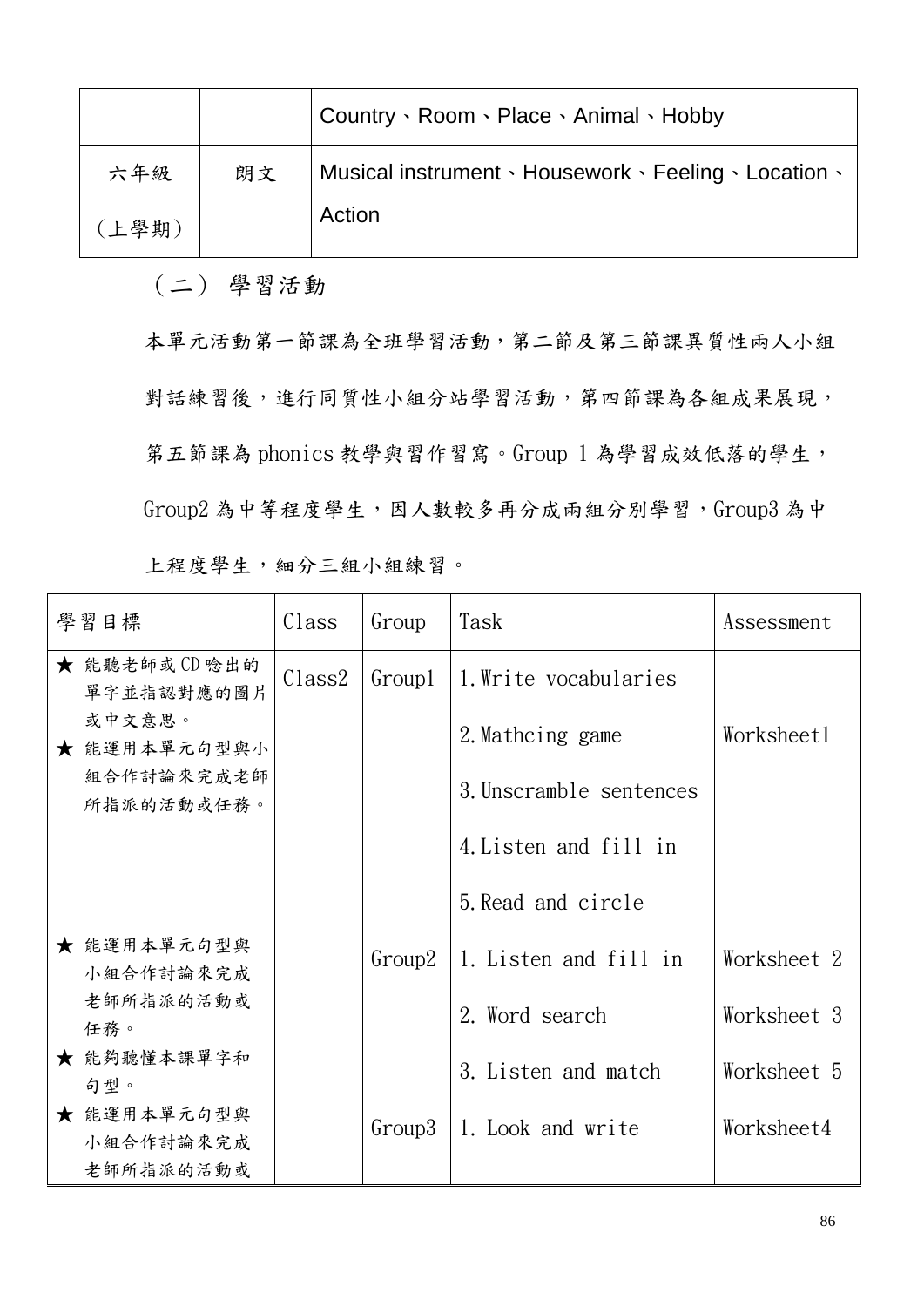| 任務。                                                       |                    |          | 2. More clothes        | Worksheet6  |
|-----------------------------------------------------------|--------------------|----------|------------------------|-------------|
| ★ 能跟著教師或CD 唸出<br>故事中的對話。能以                                | Class <sup>3</sup> | Group1   | 1. Listen and read     |             |
| I' m wearing 服裝.<br>He/She is wearing $R$                 |                    |          | 2. Listen and read and | Worksheet7  |
| 裝. 的句型來表達某人<br>正穿著某種服裝。                                   |                    |          | fill in                | Worksheet8  |
|                                                           |                    |          | 3. The clothing song   |             |
| ★ 能以 I' m wearing 服<br>$\frac{1}{12}$ . He/She is wearing |                    | Group2   | 1. Read and match      | Worksheet9  |
| 服裝. 的句型來表達某<br>人正穿著某種服裝。                                  |                    |          | 2. Color and clothes   | Worksheet10 |
| ★ 了解圖片故事情境內<br>容,並嘗試預測故事結<br>局。                           |                    | $Group3$ | 1. Read the story      | Worksheet11 |

(三) 學習評量

在第二堂、第三堂分站學習由小組長及個人進行檢核,第四堂課各組成

果展現時進行各組互評及老師檢核。

四、 教具與學習單(見附件)

1.電腦設備:由於英語專科教室並電腦設備,因此需借用電腦教 室、或 e 化自然教室,方便學生線上學習。

貳、 教案

# **Class1**

 $(-)$ Warm-up

1. 根據課本情境圖,引導學生說出圖中人物所穿的衣服

2. 參考問句: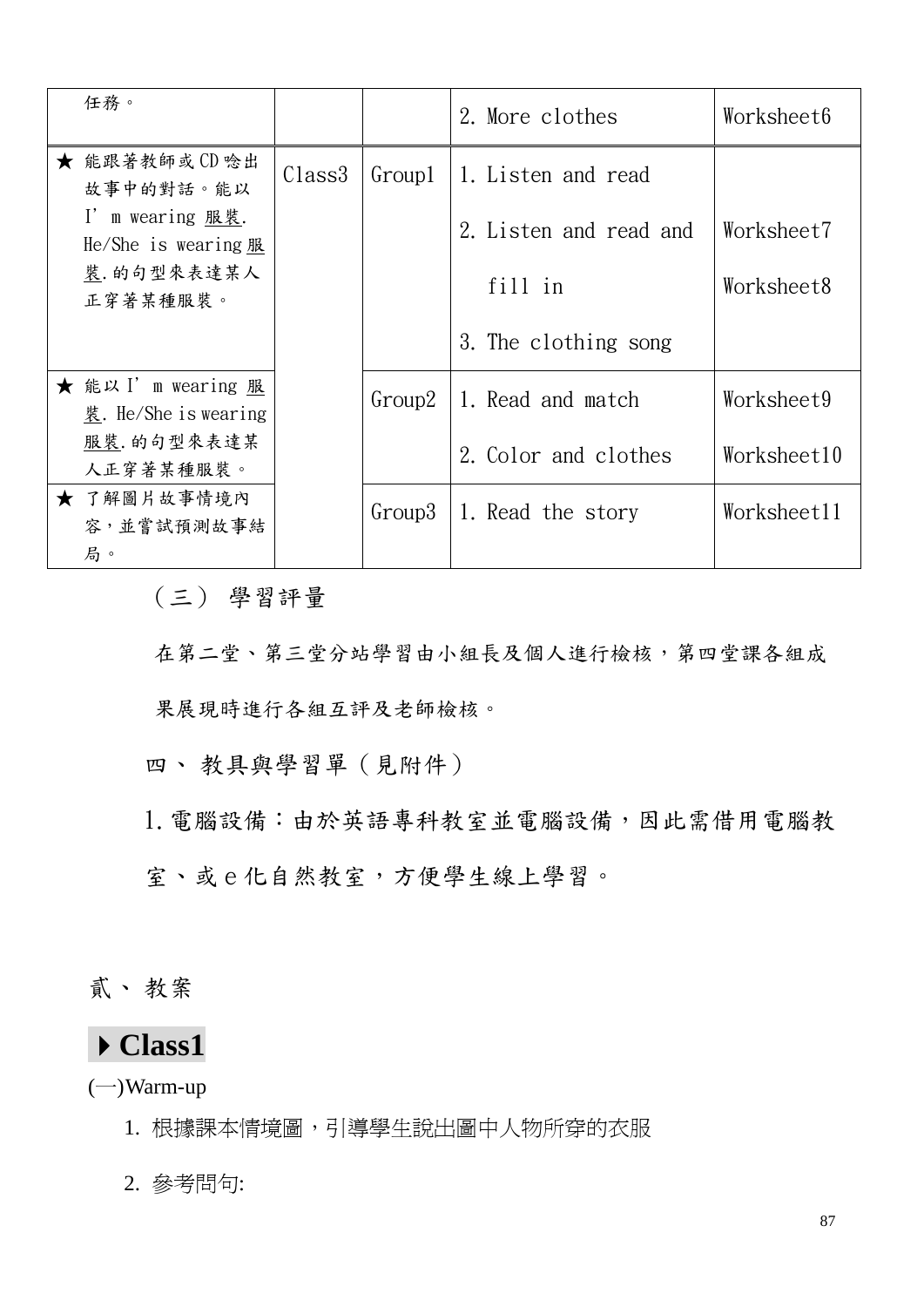Who do you see? What do you see? Where are they? What are they doing? What are they wearing?

(二)Presentation

1. 老師呈現圖卡,請學生念出正確單字。

參考問句:

- T: What is it?
- $S \cdot A$  T-shirt.
- T: What are these?
- S: Shoes.
- 2. 引導學生將字卡做單複數分類
- 3. 引導學生唸出顏色及衣服名稱。

參考問句:

T: What color is it?

S: It's red.

T: So it's a red skirt, right? Please repeat after me.

S: A red skirt.

4. 利用課本圖片,引導學生能回答完整句子。

T: What is Kelly wearing today?

S: She is wearing a .

 $(\equiv)$ Practice

- 1. Memory game:單字練習
- 2. Listen and number:完成課本單字練習
- 3. I Find You:句型練習

(四)Wrap up

- 1. 回家完成附件塗色
- 2. 說明下一節課分組方式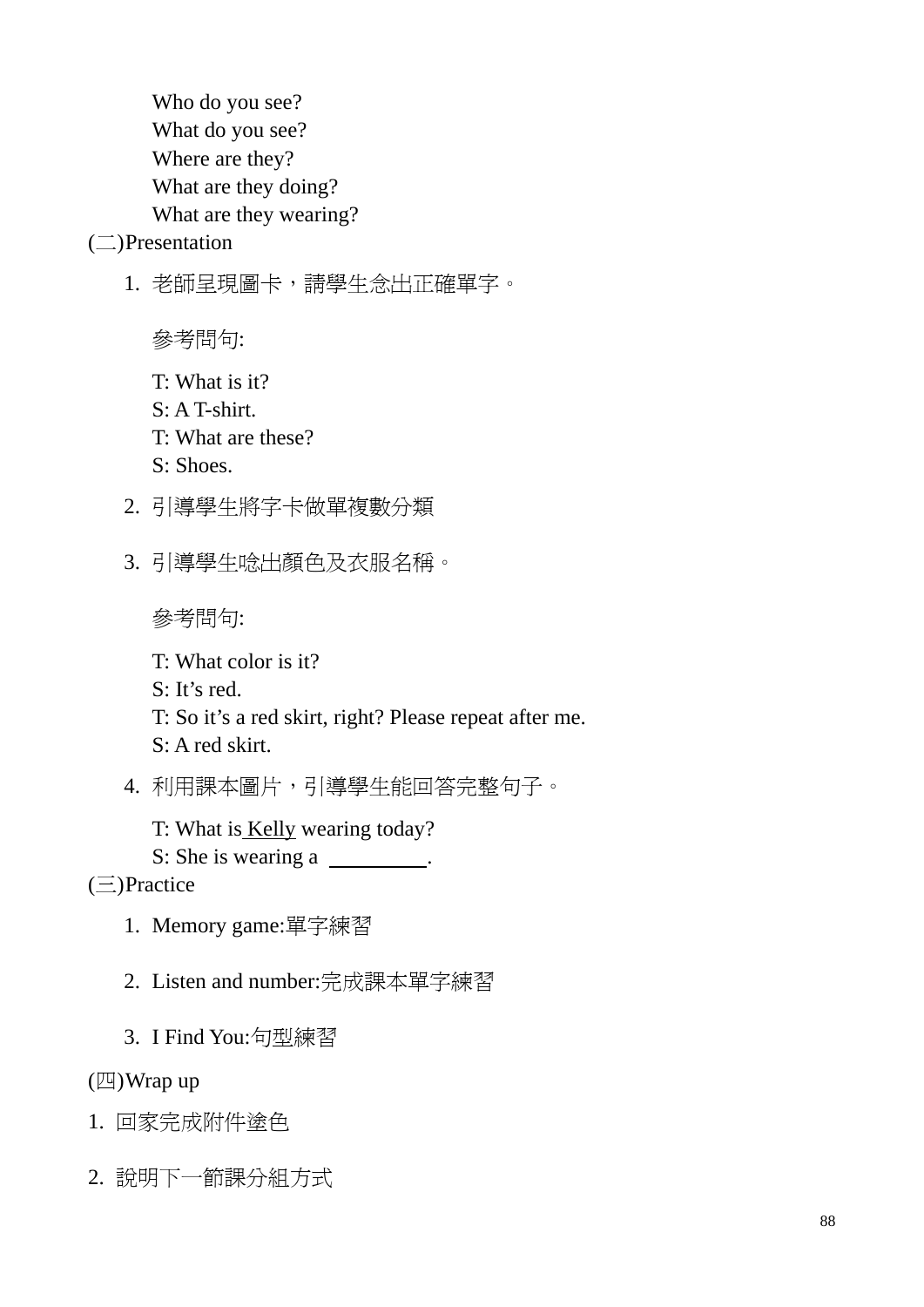# **Class2**

### **(**一**)Warm-up**

利用附件再次呈現主題句,並加入上半身、下半身、單複數、顏色練習:

T: What is Kelly wearing today?

S2: She is wearing a and ...

並請學生兩人一組相互問答練習。(異質性分組)

### **(**二**)Presentation**

- 1. Divide students into 3groups
- 2.說明各站活動範圍及實施流程

### **(**三**)Practice**

### \***Group 1:**

1. Write each vocabulary for three times on 3M sticking notes.

請在便利貼上寫下本課單字,每個單字寫三遍。(同樣的單字寫在同一張便利

貼)

- 2. Matching game:將寫好的便利貼貼在學習單上正確的圖片旁(worksheet1),完 成後請小組長檢查,再進行下一個任務。
- 3. Unscramble:將老師準備的字卡重組成正確句子,貼在白板上。
- 4. Listen and fill in:用電腦聽取音軌 1,並將答案用便利貼放置空格中。(人名請

用白板筆寫,請注意是否加 a)

Listen and circle:拿出課本,將文章中有衣服名稱的單字圈選出來。並請與小 組長對完答案後向老師報告找到了幾個單字。

### \***Group 2:**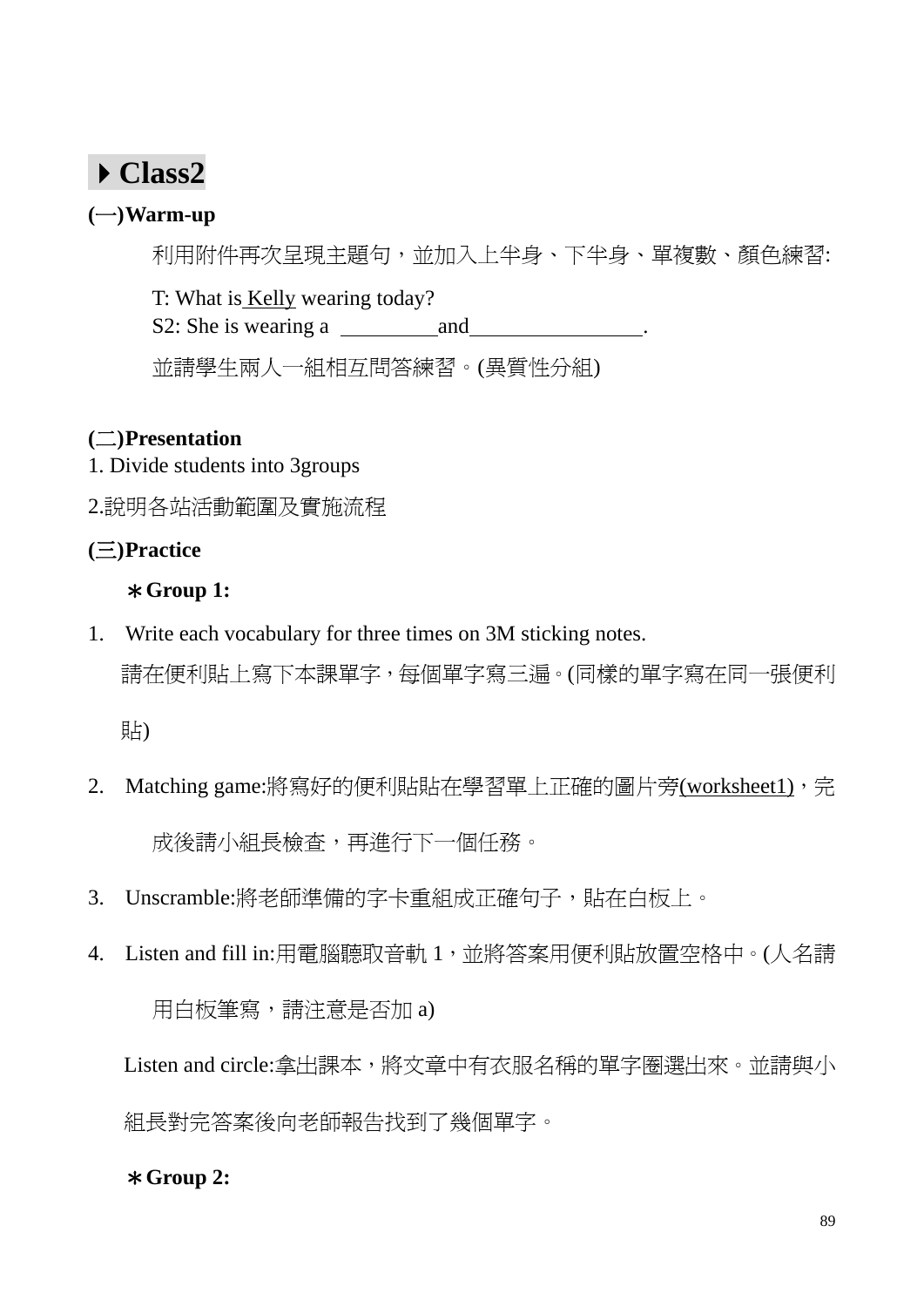Task:

1. Listen and fill in:用電腦聽音軌 1,並將單字填入正確圖片中。(worksheet2)

2. Word Search:( worksheet3)

3.Listen and match:播放音軌 2,完成學習單 worksheet5

## \***Group 3:**

1. 完成 worksheet4

2. more clothes: \*Clothing Flash Cards - by ELF Learning (original) **http://www.youtube.com/watch?v=AxPOEUwTBvc&NR=1&feature=fvw p** \*Clothes Words Part 3 of 6 - What is this? http://www.youtube.com/watch?NR=1&v=NpF\_9\_pRWdY&feature=endscreen 並將學到的單字分類填入學習單中(worksheet6)

# **(**四**)Wrap up**

1.將附件完成(剪開),下次上課帶附件及色筆,全班到電腦教室上課

# **Class3**

### **(**一**)Warm-up**

1.利用附件呈現人物衣服變化,並兩人一組練習。(異質性分組)

# **(**二**)Presentation**

老師講解課文內容

**(**三**)Practice** 

\***Group 1:** 

Task:

1.進入 class3/Group1 資料夾中,找到[音軌 3], 並打開課本 p.32-p.34,請一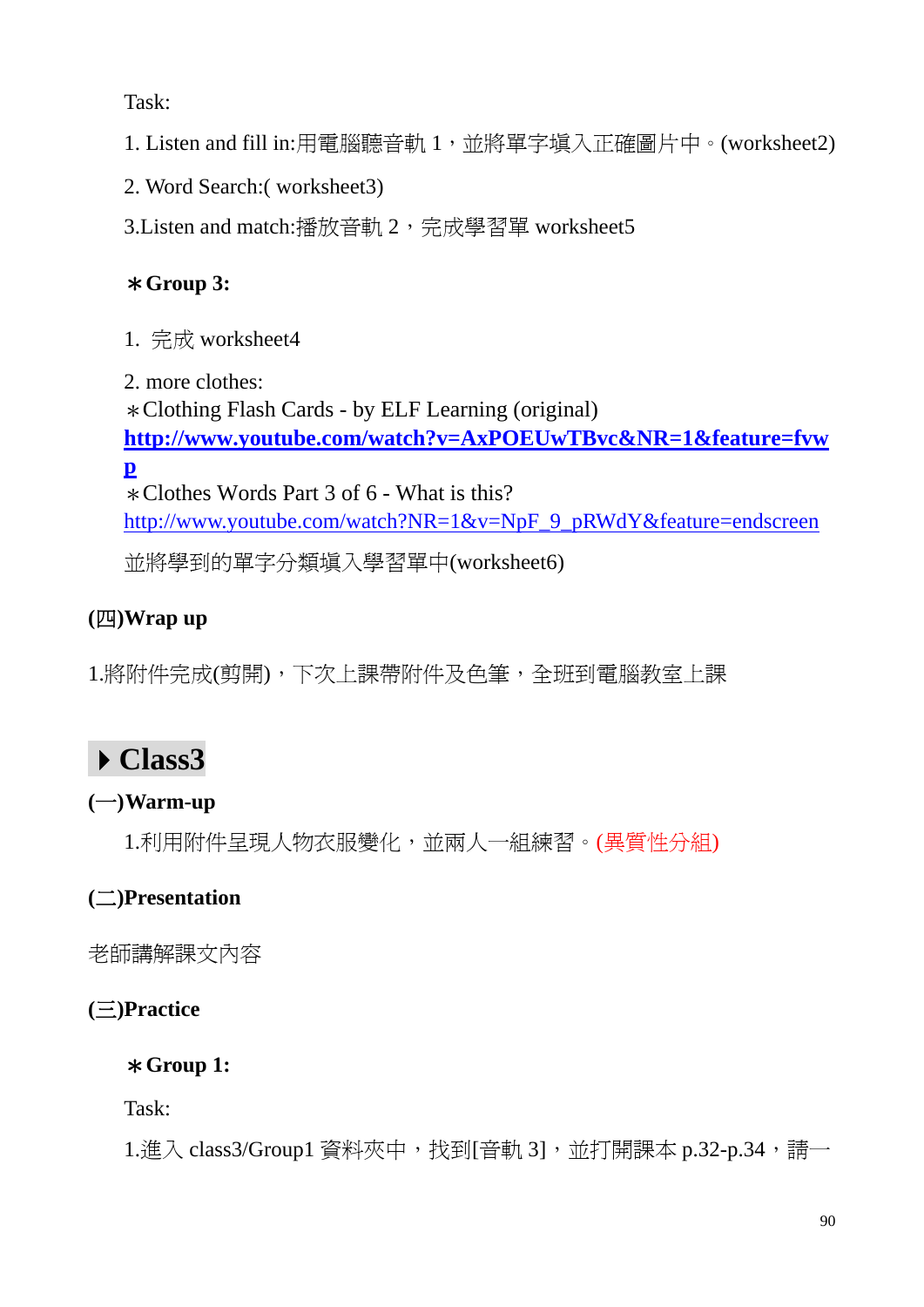句一句聽並重複念。

2.唸讀完故事內容後,請找出學習單中(worksheet7)問題的答案,將單字以及 找到的圖片答案填入。

3.完成後請小組長檢核,確定答案無誤後進入下一 個任務。

4. 上網學習:將下列網址複製貼到網址列,進行學習。

The clothing song

http://www.youtube.com/watch?feature=player\_embedded&v=\_cBmnRsh8Hw 聽完並完成學習單(worksheet8)

#### \***Group 2:**

Task:

1. Read and match(worksheet9):根據課本文章內容,將問句與答句配對。請參 考答案,將答案填入問句格子中,完成後請小組長協助檢核。

2.網站學習(worksheet10): 將下列網址複製貼到網址列,進行學習。根據網 站內容,將答案填入空格中,並將人物衣服塗上正確顏色。你也可以發揮創

意,變換自己想要的顏色喔!但請注意,顏色必須和答案一致。

**Clothes -- What are you wearing today.flv**  http://www.youtube.com/watch?feature=endscreen&NR=1&v=6\_3VLIsclQ0

#### \***Group 3:**

Task:

1. 閱讀繪本 Joseph Had a Little overcoat:打開 class3/Group3/, 將 content0 圖 片打開,按下一頁觀看故事內容,並完成學習單(worksheet11)。請用心作 答,仔細閱讀並發揮創意,寫出完整的句子,問題 10 需塗色。

2. 若你已完成,請交給小組長。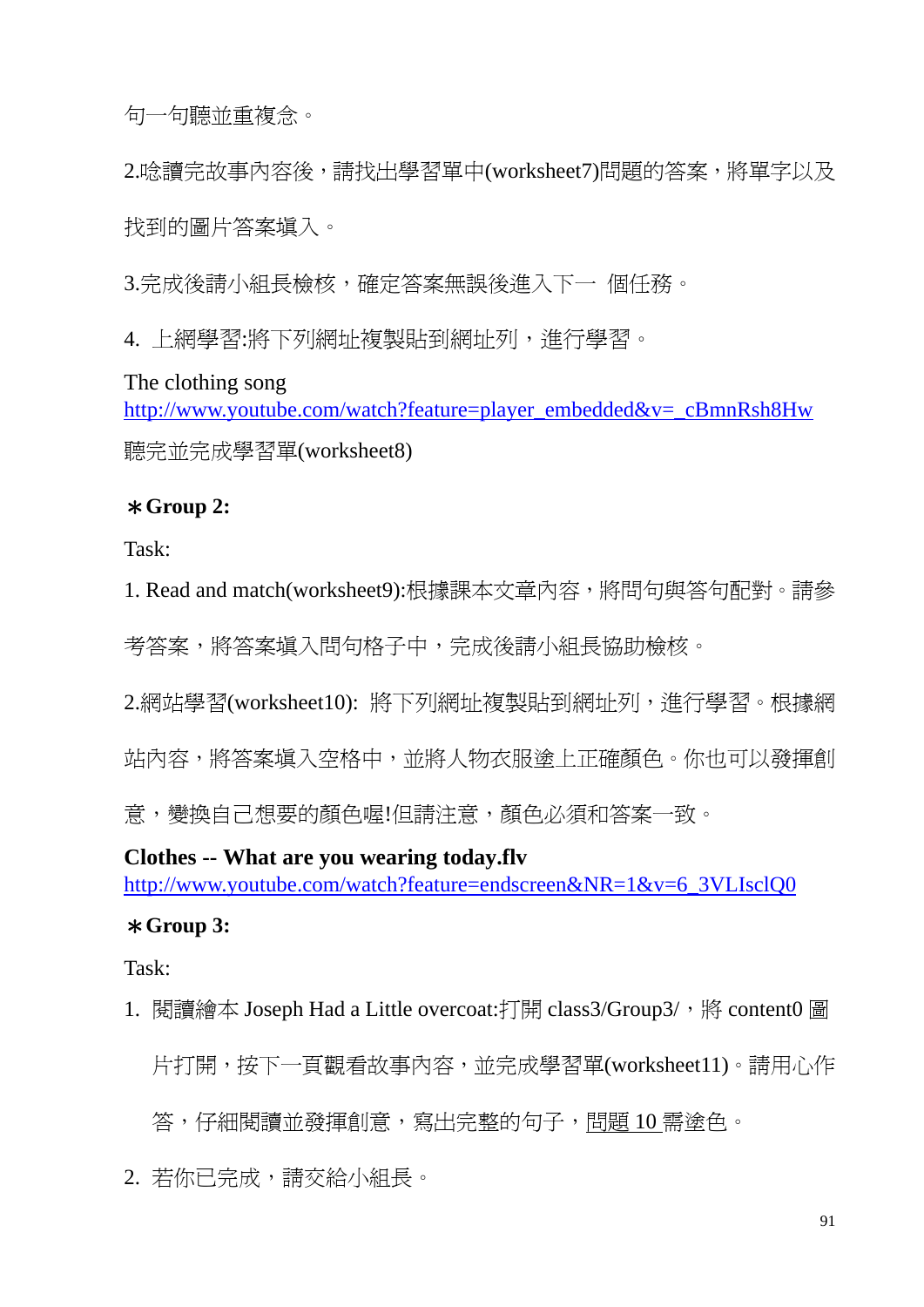進入 Exta 資料夾,完成新任務。

### **(**四**)Wrap up**

各組回家完成塗色,下節課成果展現。

# **Class4**

1.各組成果展現

2.各組表現回饋

3.填寫回饋表

# **Class 5**

1.Phonics 教學

2.習作習寫

# 參、 教學成果

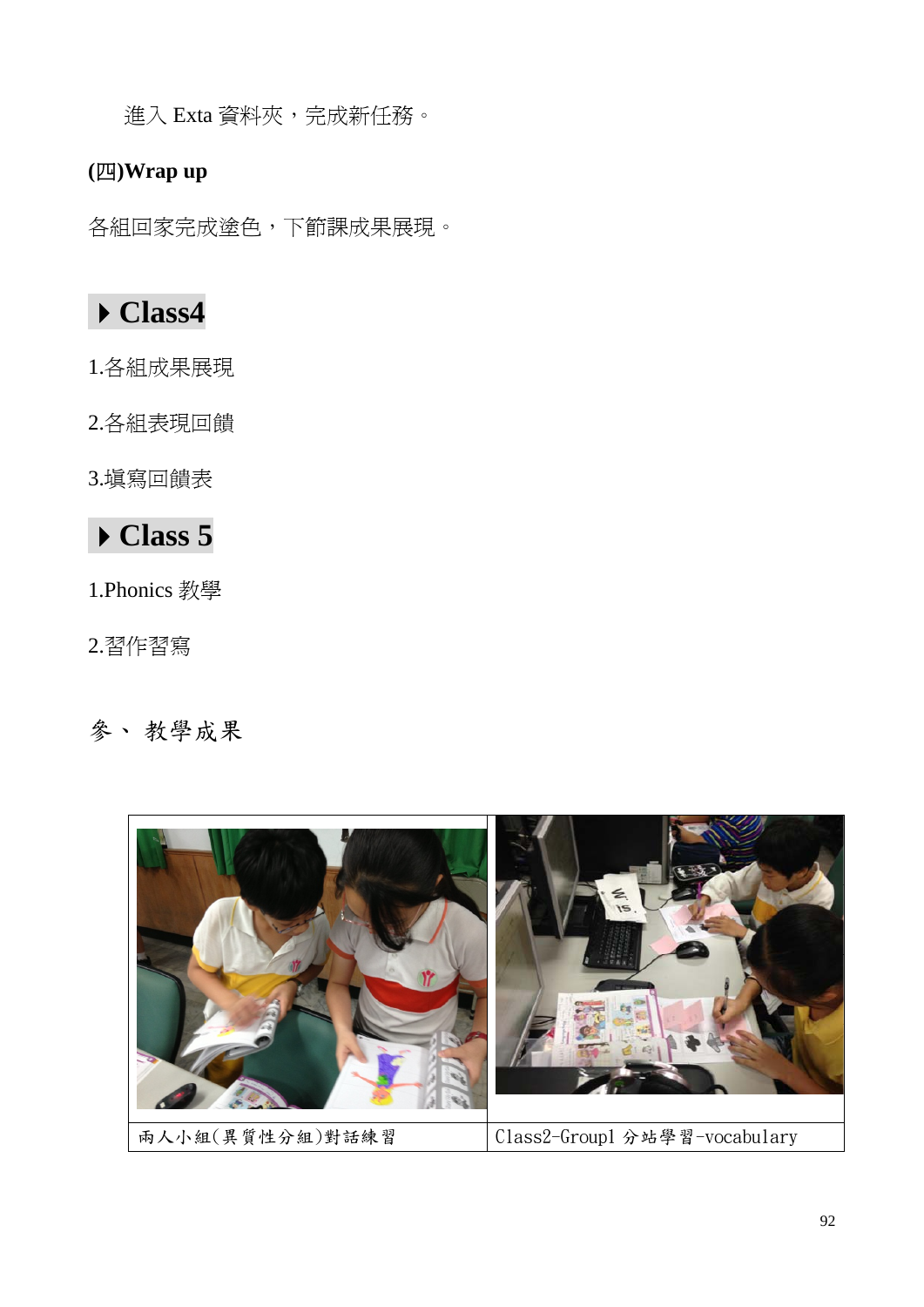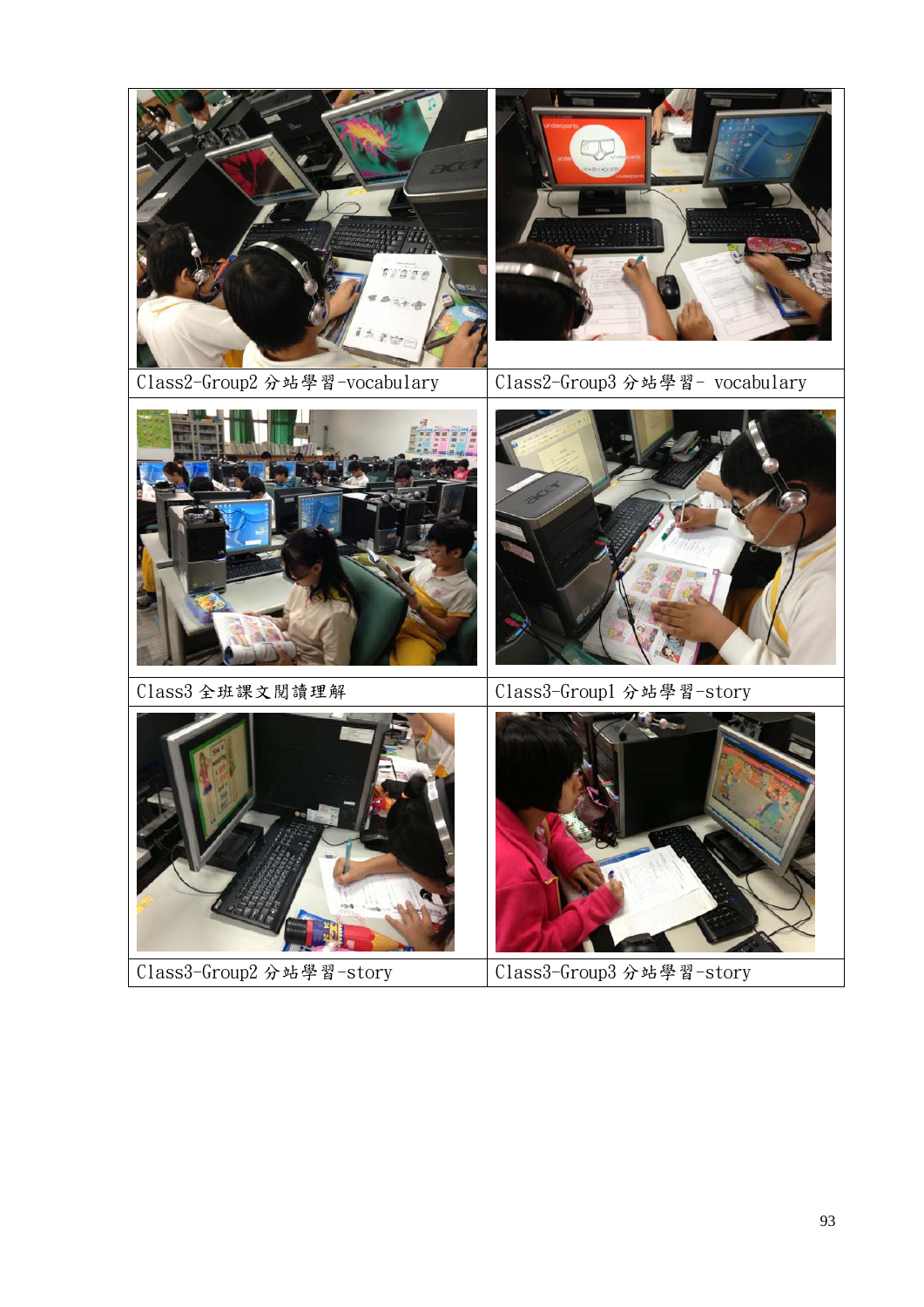| 學習或業單接核表(Unit3)<br><b>Matching Garse</b><br><b>Great 115, New Kyon</b><br><b>WINCON-DESER-FILERS</b><br>我的世界以上無視的第三十二回的世界中国民族連<br>Don't of<br><b>OGEH!</b><br>add I Write such vocabulary three tim<br><b>SANTA</b><br>lists : Courantly the sitters<br><b>TalkA   Lines and Hill in</b><br><b>MANA</b> ALIVE<br>sthous<br>بالمميلان<br><b>REAL-TRACTABLE AFT-MILL</b><br>weber<br><b>MANAQUERNATIONS-MUSEUMANISMS</b><br><b>Second</b><br>約835円 (日本小町田 セスペの圧れな))<br>an a line and dil as<br><b>建設設備 - 公共経営的開業管理成果入學習等」(windublesCLE)</b><br>SP200 - HENN2HP(SRN) | $7 - 5h$<br>dress                                                                                                                                                                                                                                                                                                                                                                                                                                                                 |  |
|-------------------------------------------------------------------------------------------------------------------------------------------------------------------------------------------------------------------------------------------------------------------------------------------------------------------------------------------------------------------------------------------------------------------------------------------------------------------------------------------------------------------------------------------------------------------|-----------------------------------------------------------------------------------------------------------------------------------------------------------------------------------------------------------------------------------------------------------------------------------------------------------------------------------------------------------------------------------------------------------------------------------------------------------------------------------|--|
| 每個人一張學習成果檢核表,每項任務完<br>成後,由組長檢核並簽名。                                                                                                                                                                                                                                                                                                                                                                                                                                                                                                                                | 重視學生多元智能的發展與發揮。                                                                                                                                                                                                                                                                                                                                                                                                                                                                   |  |
| Read and match                                                                                                                                                                                                                                                                                                                                                                                                                                                                                                                                                    |                                                                                                                                                                                                                                                                                                                                                                                                                                                                                   |  |
| Cular and clothes __ With<br>www. 172, 113 month<br>1. When the plan bin 7<br>dyan Kelly mon<br>that are you wearing?<br>on wearing a sichon 1-shirt<br>$-110161$<br>will state the next day of<br>What is she wearing?<br>elswearing a whow dress<br>And 42 Strict Ming and prints to Ta<br>Carloslos and Any<br>het is he wearing?<br>WARRANTING A T-chirl and ports.<br>is wearing a will jacket and<br>black skirt<br>S ANTHONY OF DEALER SERVICE<br>wards a laded out look.<br>What is he wearing?<br>teismong a Wad hat and<br>100                          | <b>Such Party 12 and 3 Address 2</b><br>Joseph Had a Little overcoat<br>(S. Hadmun (E.) 149, Hambor<br>周川 时间:<br><b>FIRMA EEU</b><br>1011<br>L. What's the man's name?<br>the love in little Little So &<br>相反触<br>2. What did Joseph have?<br>1. What did he make?<br>Nease draw or write them in ord<br>$ack +$<br>$5$ car $\downarrow$<br><b>VESTI</b><br>necktie<br>$\overline{21}$<br>14 When<br>I did he go in picture<br>$\frac{1}{2}$<br>5. Where did he go in picture 47 |  |
| 結合網路資源,讓學習更有趣!並兼顧學<br>生聽、說、讀、寫的能力。                                                                                                                                                                                                                                                                                                                                                                                                                                                                                                                                | 延伸讀本,讓學習跳脫課本的框架,並強<br>化學生的閱讀理解能力。                                                                                                                                                                                                                                                                                                                                                                                                                                                 |  |
|                                                                                                                                                                                                                                                                                                                                                                                                                                                                                                                                                                   |                                                                                                                                                                                                                                                                                                                                                                                                                                                                                   |  |

#### 肆、 教學省思(含建議)

- 一、教室觀察
- 教學環境的差異與設備的不足
	- 自然 e 化教室:優點是分組合作學習、集中注意力;缺點是硬體設備參 差不齊,各組間容易互相干擾。
	- 電腦教室:優點是個別獨立學習,較不易受其他同學的干擾;缺點是容 易受到其他網路資源的誘惑,且組員之間不能互相討論。
- 事前準備工作非常繁瑣,必須設想到每個學生的需要(包含分組說 明、電腦設備的測試、學習單的印製等等)。